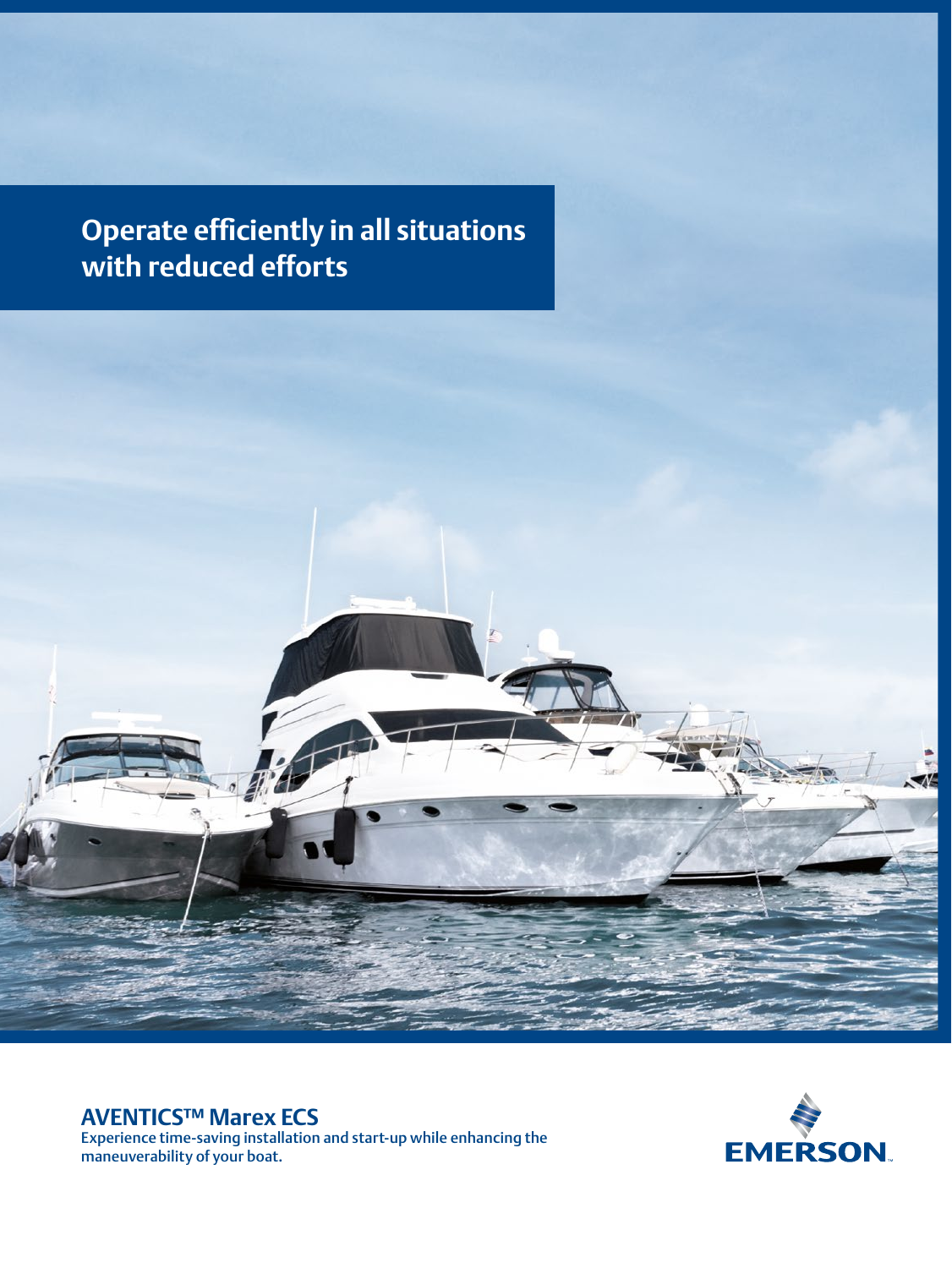## **Design: A genuine eye-catcher on your bridge**

Excellent design supports operation in all situations. The straightforward, timeless style of the AVENTICS Marex ECS goes well with any ship design. The unmistakable keypad icons ensure intuitive operation.

The control head is a perfect fit for every yacht. The chromeplated metal lever is a must-have and meets the highest requirements with regard to design and functionality. Alternatively, the black version, made of high-end synthetics, focuses on the essentials with an attractive design.

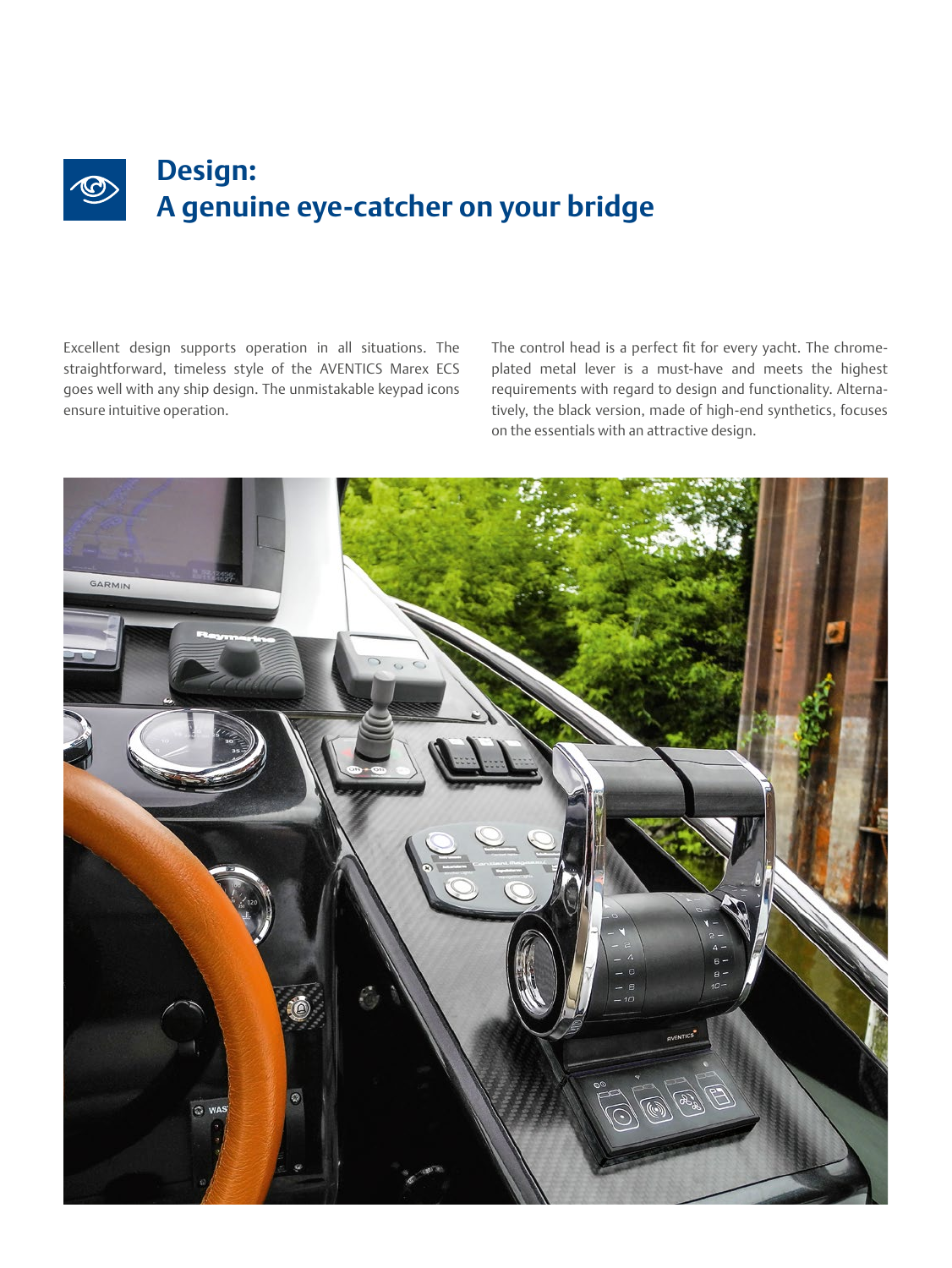

With the Marex ECS, Emerson introduces one of the most innovative engine remote controls to the market. Its sophisticated technology combines functionality with easy handling, resulting in reduced installation and commissioning efforts, and easy operation features.

- Plug-in solution
- Color-coded cabling
- Auto-configuration
- Fine-adjustment via WiFi
- Intuitive operation

Plug-in ready components reduce wiring installation effort. Color-coded, preassembled cables facilitate the installation and help to avoid mistakes. The Marex ECS also provides a smart autoconfiguration feature when starting up the system or replacing components.

If necessary, system settings can be modified via MarexLink using a smartphone, tablet computer or laptop without additional software and hardware adapters. A help menu is provided and error messages can be displayed as clear text. The Marex ECS control head features an illuminated scale which guides the user through the operation.

#### Time-saving installation and start up with possibility to fine-adjust

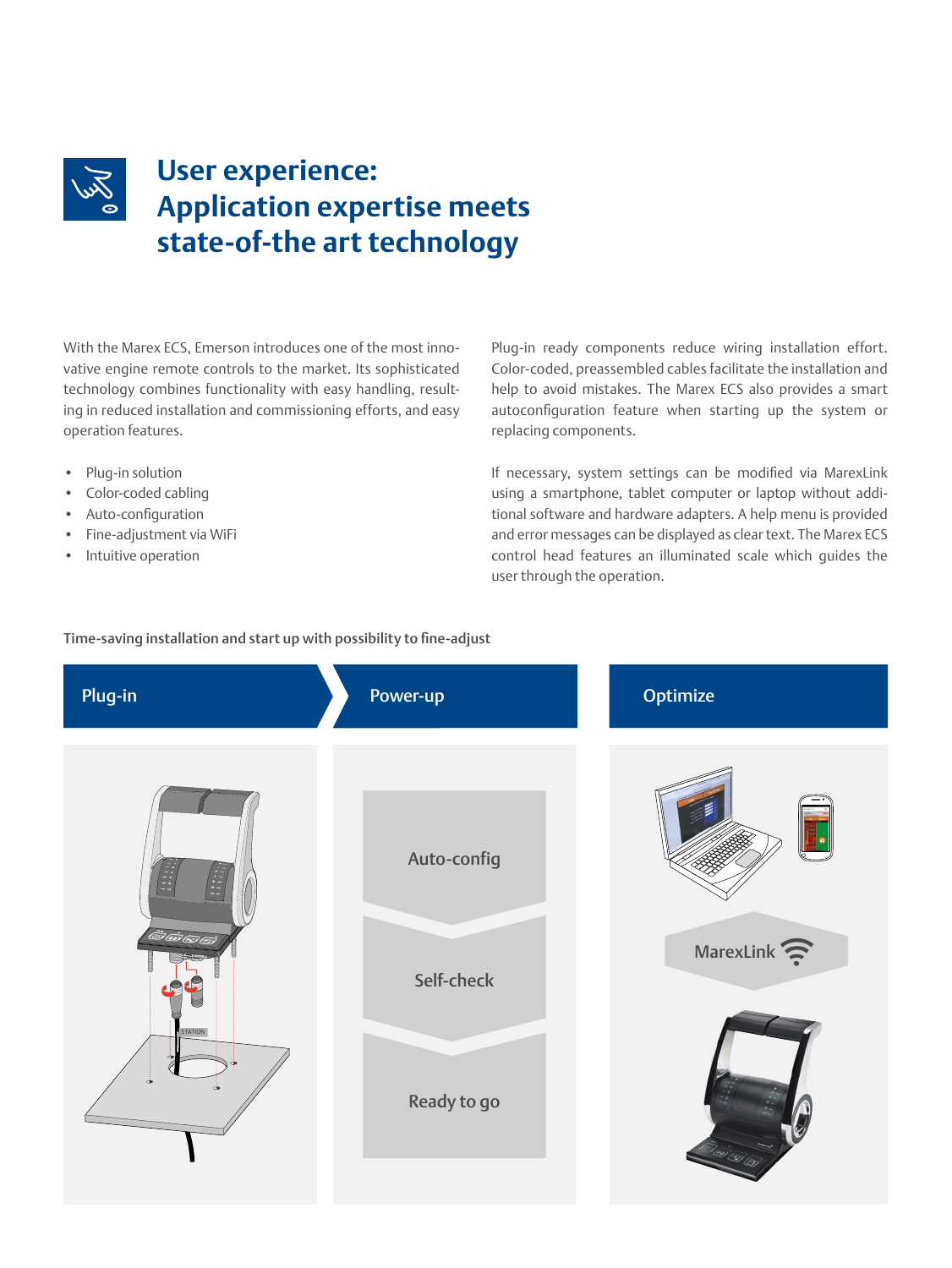

Our products pair 70 years of reliability, experience, and stateof-the-art technology manufactured in Germany. The Marex ECS sets benchmarks with regard to safety, and meets the highest production and quality standards. Its components were developed in accordance with the relevant directives for the marine industry:

- EU Directive 2013/53/EU
- IACS E10
- ABYC-P24



▲ Marex ECS Control Unit and Wiring Harness A Marex ECS Actuator

The Marex ECS hardware originates from proven automotive applications. The well-established CAN bus technology ensures reliable communication between the components.

With the Marex ECS, you can maneuver your boat safely. The integrated stall protection ensures the engine remains available at all times and in any situation.



# **Sustainability: Our responsibility for the future**

When designing products, Emerson thinks ahead. With over one million lever actuations, resource efficiency, as well as a long operation life, are essential features. Your ship will benefit from

the ability to optimize the Marex ECS for a longer engine and gearbox life, while reducing fuel consumption and emissions.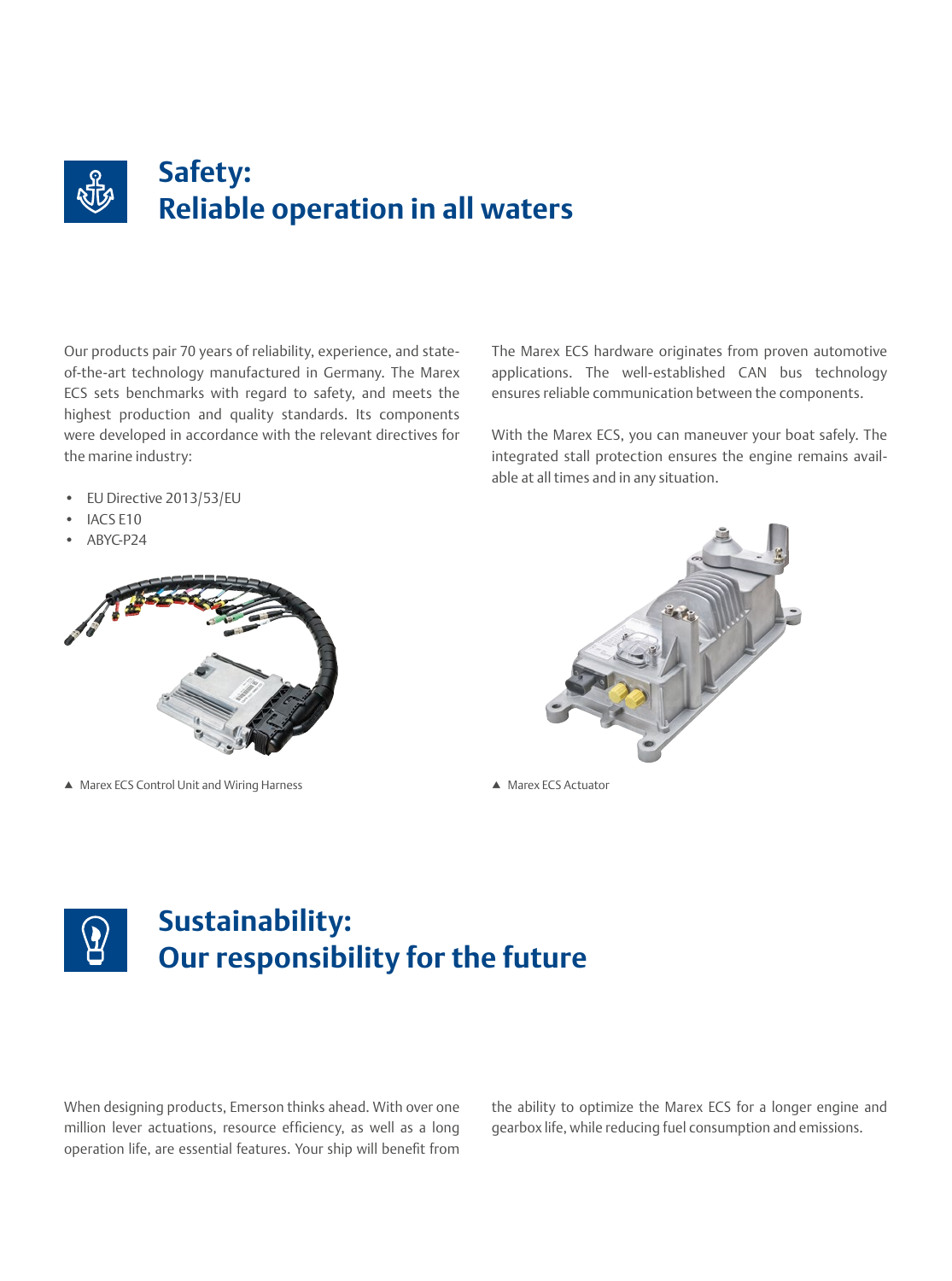## **Marex ECS – The Easy Control System**

The Marex ECS combines user convenience with excellent functionality and attractive design. Its timeless appearance blends in smoothly with any ship design, pleasure craft or work boat. State-of-the-art CAN bus technology is used to control single or twin diesel engine applications smoothly from up to four control stations. Needless to say, verified quality and the highest production standards ensure maximum reliability and safety in operation. After a simple start-up procedure, the Marex ECS is good to go. Optionally, control features can be adapted for a gentle operation which will protect the engine and gearbox. Thanks to the integrated WiFi, the adjustments are easily made on a smartphone, tablet computer, or laptop.



• Fuel saving and emission reducing control system